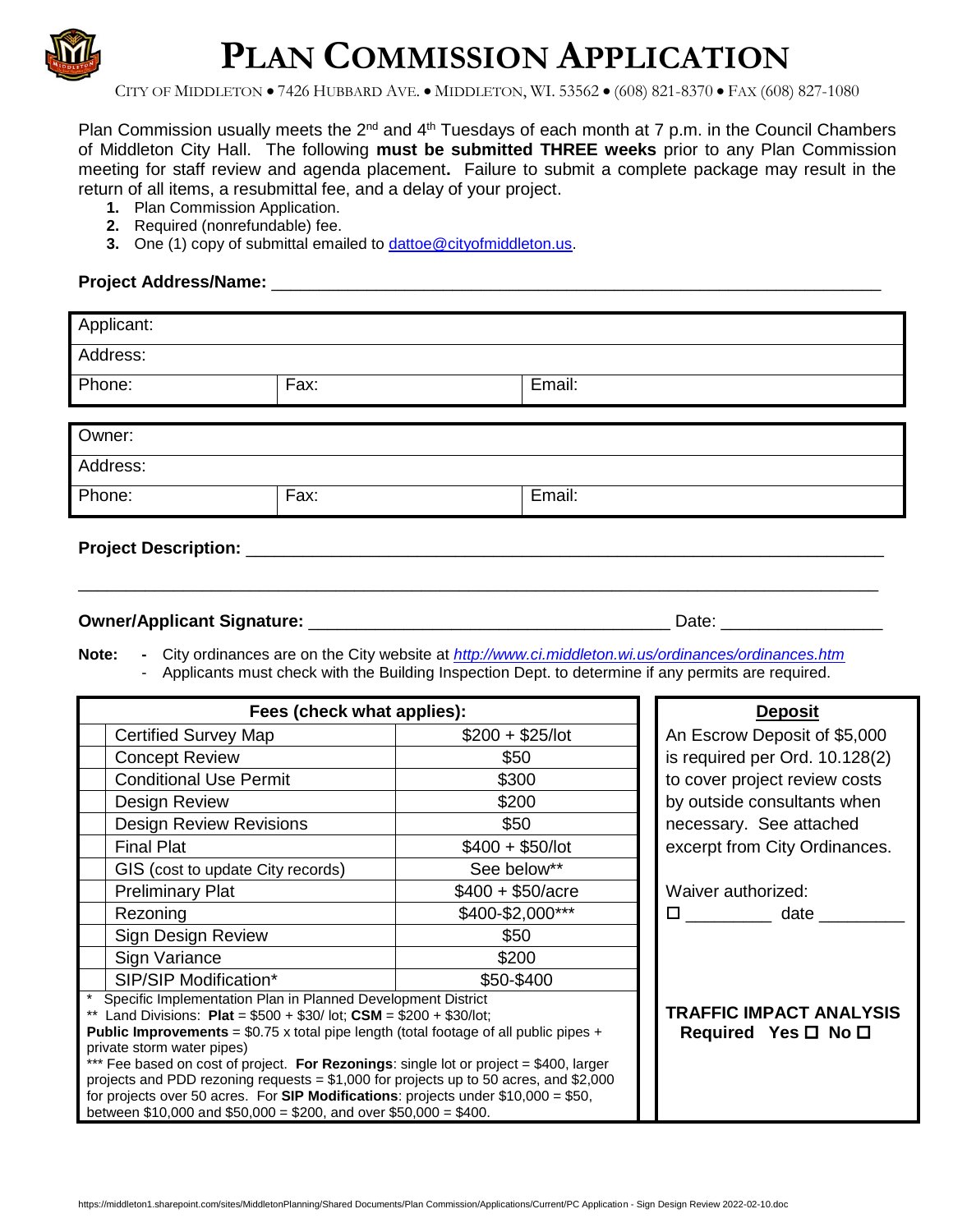| <b>DERMANENT SIGN PERMIT APPLICATION</b> |
|------------------------------------------|
|                                          |

**CITY OF MIDDLETON** • 7426 HUBBARD AVE. • MIDDLETON, WI. 53562 PHONE (608) 821-8370 • FAX (608) 827-1080 • WWW.CITYOFMIDDLETON.US

| PERMIT#:                                       |                                          |
|------------------------------------------------|------------------------------------------|
| Staff review $\Box$<br>Zoning: $\_\_$          | Plan Cmsn $\Box$<br>$\frac{1}{\sqrt{2}}$ |
| Permit Fee:<br>Approved by: ___<br>Date: $/$ / | Fee Paid: □                              |

Business Name: \_\_\_\_\_\_\_\_\_\_\_\_\_\_\_\_\_\_\_\_\_\_\_\_\_\_\_\_\_\_\_\_\_\_\_\_\_\_\_\_\_\_\_\_\_\_\_\_

|          | <b>APPLICANT (SIGN OWNER)</b> | <b>CONTRACTOR</b> |
|----------|-------------------------------|-------------------|
| Name:    |                               |                   |
| Address: |                               |                   |
|          |                               |                   |
| Phone #: | Fax #:                        | Fax #:            |
| Email:   |                               |                   |

### **SITE / BUILDING DATA:** (Fill out applicable sections)

|                                               | <b>GROUND SIGN</b>          | <b>ALL OTHER SIGNS</b> |
|-----------------------------------------------|-----------------------------|------------------------|
| Primary street frontage:                      | Speed Limit:<br># of Lanes: | Façade length*:        |
| Secondary street frontage:<br>(if applicable) | # of Lanes:<br>Speed Limit: | Façade length*:        |

#### **NEW SIGN DATA:**

**TYPE LOCATION ON BUILDING / SITE LIGHTING SQ.FT.** 1. 2. 3. 4. 5. 6. **TOTAL:**

| <b>CHECKLIST:</b> (See reverse side; Attach sheet(s) as necessary) |  |
|--------------------------------------------------------------------|--|

\_\_\_ Inventory of existing signs: Indicate sign type; dimensions; whether the sign will remain in place, be relocated, or

be replaced.

Description of each new sign (see Application Checklist).

\_\_\_ For ground signs, submit a landscaping plan around the sign base and a site plan / map (see Checklist).

\_\_\_ For multi-tenant buildings, verify that each sign adheres to an approved Comprehensive Sign Plan.

Permission to display the sign(s) in this location. (A permit will not be issued without demonstration of approval by building owner / landlord / architectural review committee.)

Fee payment and, if necessary, Plan Commission application form and fee (see reverse side for more info).

I agree to comply with all applicable codes, statutes and ordinances, and with the conditions of this permit. I understand that the issuance of the permit creates no legal liability, express or implied, on the city. I certify that all the above information is accurate, and that I am authorized by the property owner or lessee to erect the proposed sign(s).

| <b>Applicant Signature:</b> | Date |
|-----------------------------|------|
| <b>Print Name:</b>          |      |

https://middleton1.sharepoint.com/sites/MiddletonPlanning/Shared Documents/Plan Commission/Applications/Current/PC Application - Sign Design Review 2022-02-10.doc

\* For the portion occupied by the applicant.

**Sign Type:**

 $A = A$ wning/Canopy  $B =$ Banner/Flag  $G =$  Ground  $H =$  Hanging  $P = Projecting$  $W =$  Wall Win = Window  $O = Other$